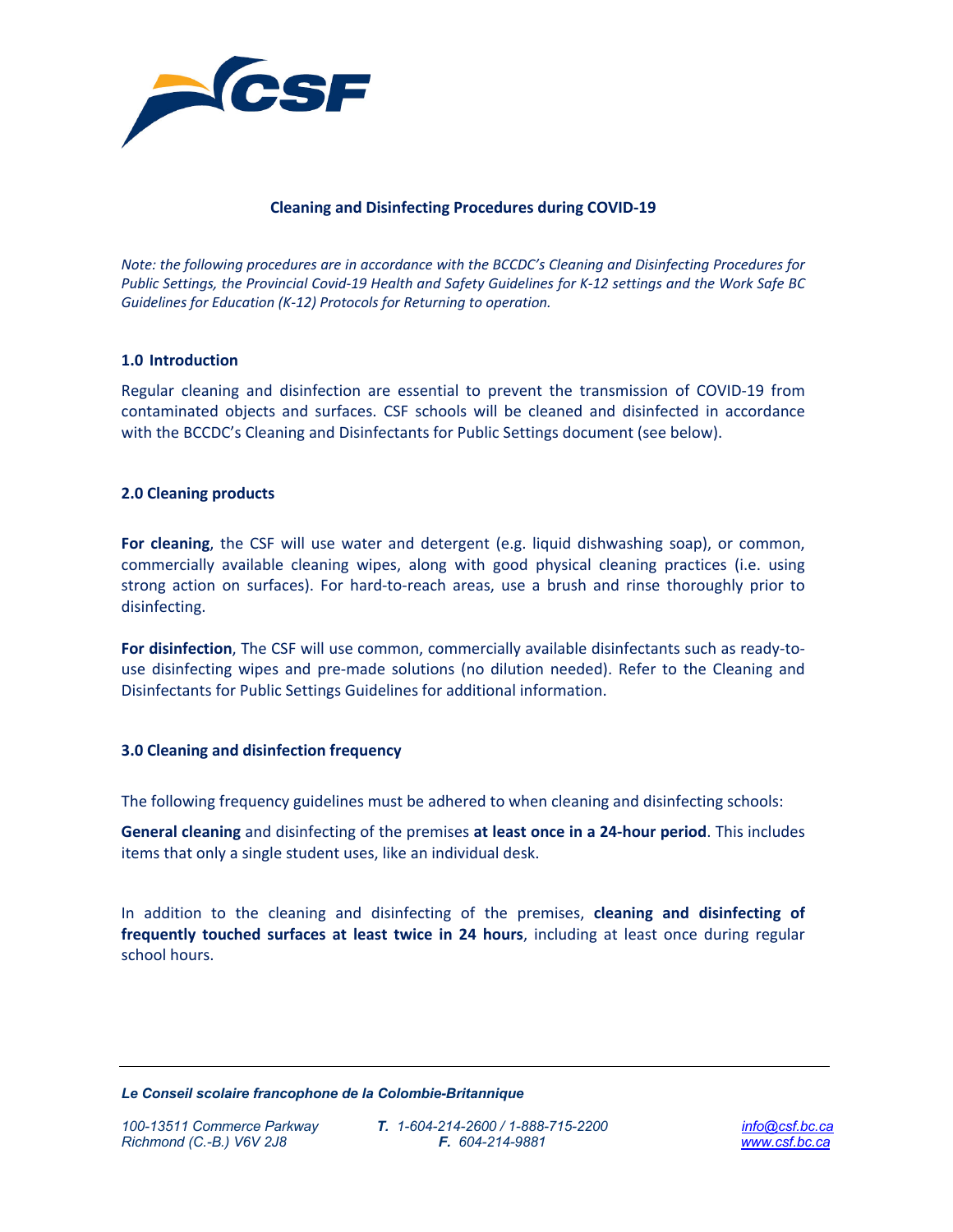

## **Frequently touched surfaces include:**

- Doorknobs, light switches,
- Hand railings,
- Faucet handles,
- Toilet handles,
- Tables, desks and chairs used by multiple students,
- Water fountains,\*
- Shared equipment (e.g. computer keyboards and tablets, glassware and testing equipment for science labs, kitchen equipment for culinary programs, etc.),
- Appliances (staff and students can share the use of appliances and other objects, but treat items like microwaves, refrigerators, coffee pots, photocopiers or laminators as frequently touched surfaces),
- Service counters (e.g. office service window, library circulation desk).

*\*Water fountains can continue to be used, as access to water should not be restricted. Students and staff should be encouraged to use personal water bottles. If using water fountains, students and staff should practice hand hygiene before and after use, and should not place their mouth on the fountain. Water fountains should be cleaned as a frequently touched item.* 

### **4.0 Other cleaning procedures to follow**

- Clean and disinfect any surface that is visibly dirty as needed.
- Empty garbage containers daily.

*Note: No additional cleaning and disinfecting procedures are required when different learning groups use the same space or when the composition of a learning group changes at the end of a school term, beyond the cleaning and disinfecting procedures that are normally implemented, and the guidelines outlined above.*

*Le Conseil scolaire francophone de la Colombie-Britannique*

*T. 1-604-214-2600 / 1-888-715-2200 F. 604-214-9881*